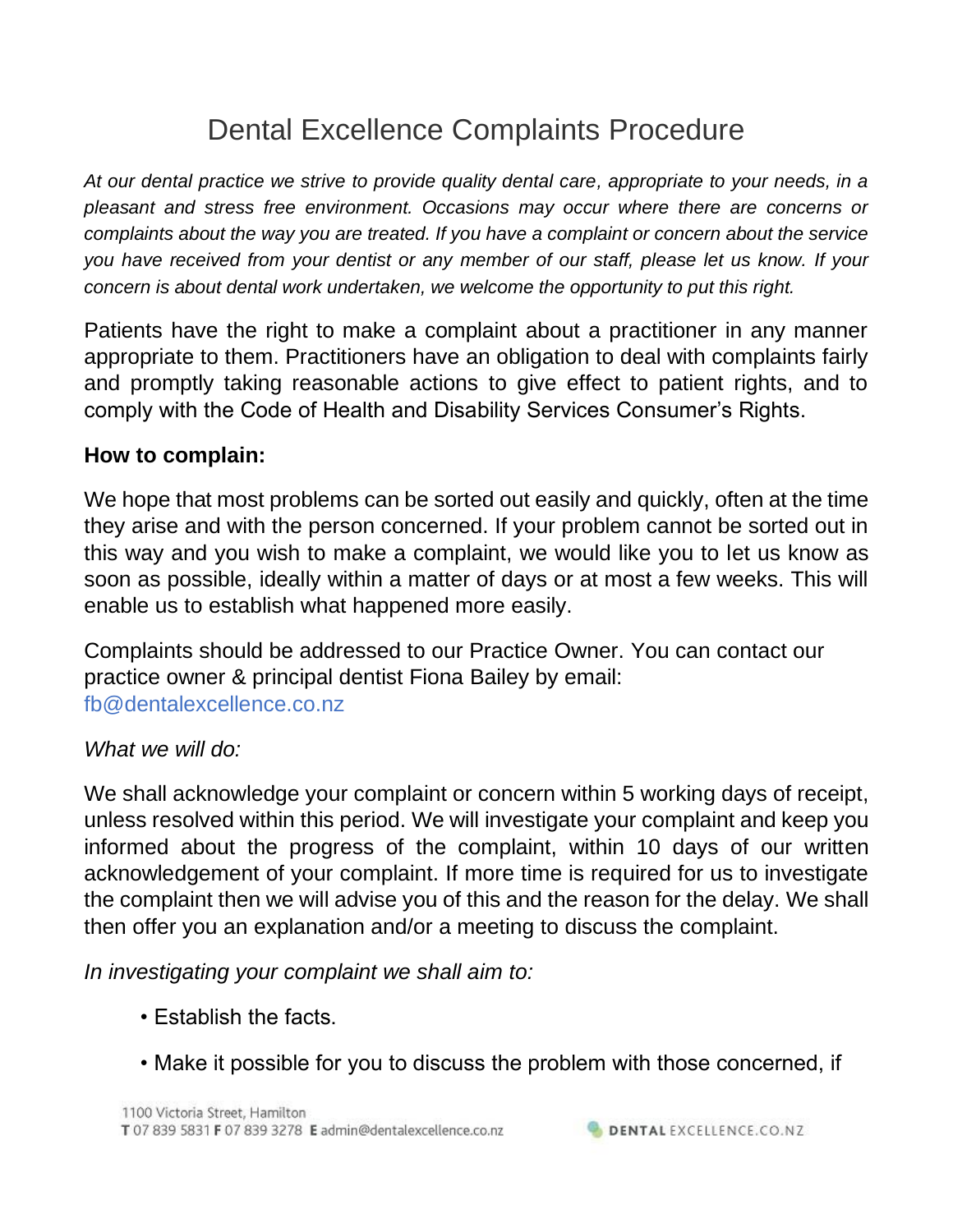you would like this.

- Make sure you receive an apology, where this is appropriate.
- Identify what we can do to make sure the problem doesn't happen again.

If you are dissatisfied by the result of the complaint investigation there are alternative avenues for managing complaints:

**NZDA Consumer Complaints procedure**, through the local Branch of the New Zealand Dental Association(NZDA) the Consumer Affairs Officer (CAO) can be contacted:

> CAO Waikato/BOP Branch NZDA PO Box 9563 Hamilton 3240

If satisfactory resolution of the complaint cannot be achieved between the complainant and the dentist, then if appropriate the complaint can be referred by the CAO to **NZDA Regional Peer Review**, if the matter relates to 'quality and appropriateness' of dental treatment or may be referred to another agency as appropriate (see below).

# **Health & Disability Commissioner Complaints investigations.**

A patient has the right to make a complaint about a practitioner directly to the HDC who will determine if the complaint can be resolved by advocacy, mediation, if the complaint requires referral to another agency (e.g. Ministry of Health), or further investigation by the HDC.

A variety of useful resources are available on the Health and Disability Commissioner website: https://www.hdc.org.nz/making-a-complaint/

# **Health and Disability Advocacy Service**

Advocates help consumers to resolve complaints about health and disability services. They operate independently of government agencies, HDC, and the funders of health and disability services. Advocates aren't investigators or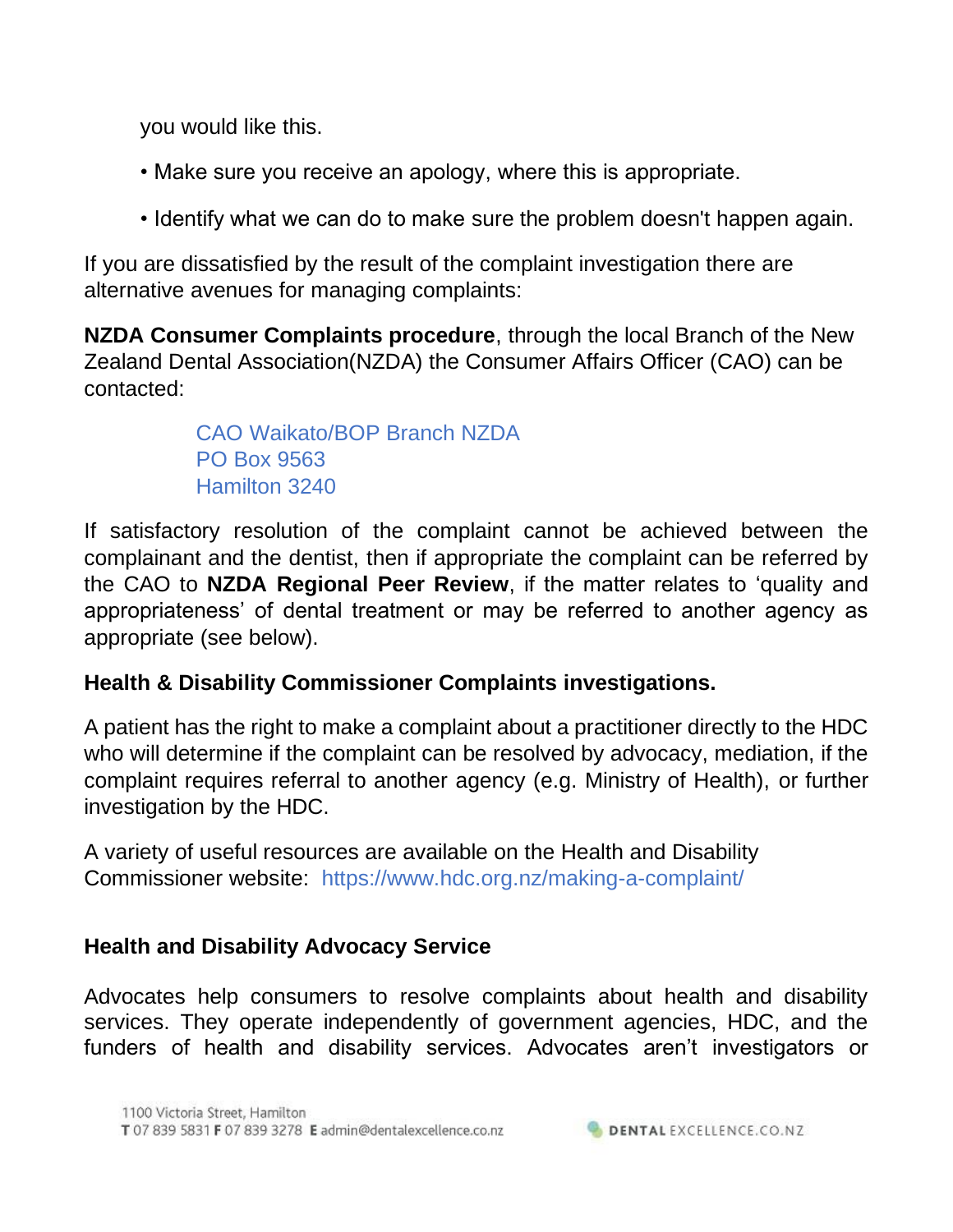mediators, nor do they make decisions on whether there has been a breach of the code, they are provided to support the patient, encourage them to take action (including making a complaint) and assist the patient in resolving their concerns.

See the Health and Disability Advocacy website: https://www.advocacy.org.nz/

#### **Dental Council**

You can complain directly to the NZ Dental Council, these complaints usually fall into one of three categories: competence, conduct and health.

See the Dental Council Website: http: //www.dcnz.org.nz/patients-the-public-and-employers/concerns-andcomplaints-for-patients/

#### **Disputes Tribunal**

The Ministry of Justice, Disputes Tribunal provides a private way to help resolve a wide range of civic disputes when an applicant makes demand for money, property, or for enforcement of a right provided by law against the respondent because they disagree about the circumstances surrounding the claim.

See the Disputes Tribunal Website: https://www.justice.govt.nz/tribunals

Complaints pathway diagram detailed below: